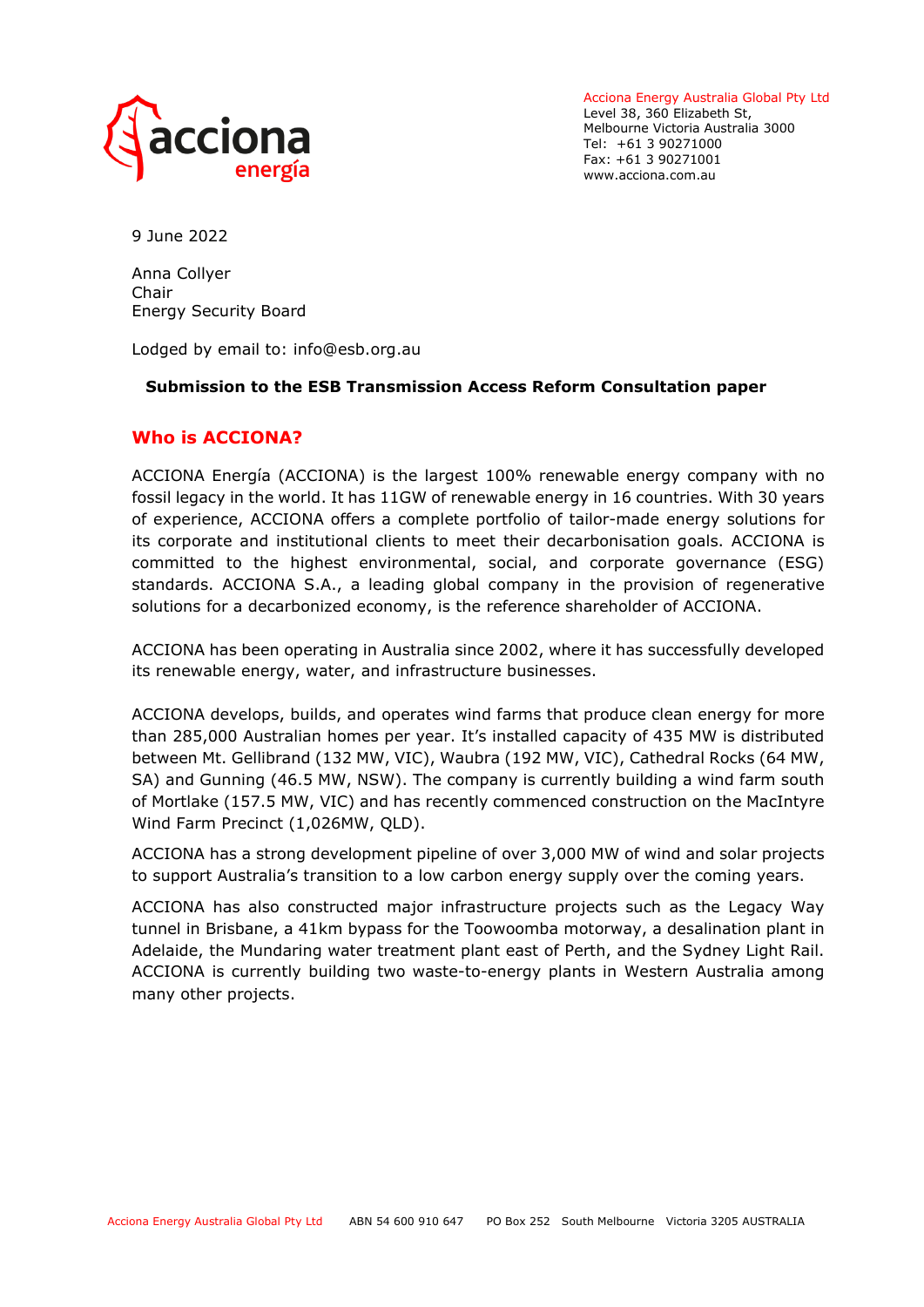

# **Introduction and summary of submission**

ACCIONA welcomes the opportunity to participate in the ESB's ongoing consultation on Transmission Access Reform. ACCIONA understands that the ESB has been instructed to progress detailed design work and to submit a proposed rule change by December 2022. While ACCIONA continues to question the need for this reform and seeks the case for change to be clearly established, there are some 'no regrets' actions that could mitigate congestion risk in the National Electricity Market.

#### Transmission build should be the focus

The best solution to congestion is to fix its primary root cause – the inadequate pace of investment in transmission capacity relative to new generation investment. Given the new Federal Government's policy for \$20 billion of investment to "rebuild and modernise the grid" in line with AEMO's optimal pathway, this should be the primary policy focus which will reduce congestion risk amongst other outcomes.

The congestion risk present does not warrant the proposed reform

ACCIONA reiterates there is a continuing absence of evidence to demonstrate that major reform to manage congestion – further than ensuring adequate transmission investment – is required. Most of the proposals put forward involve significant reforms and will likely have far reaching consequences that need to be fully anticipated.

In the investment timeframe, more detailed and timely information on transmission and congestion will improve investment decisions

To the extent that the current framework does not support efficient investment decisions, this should be addressed. ACCIONA believes that opportunities to improve information sharing regarding transmission capacity and congestion have merit for all market participants and should be further pursued. With optimal information, better investment decisions will be made.

Other improvements to investment signals could be made to help relieve congestion by removing barriers to new storage investments, including: by exempting batteries from paying Transmission use of Service (TUoS) charges, and improving the registration flexibility for batteries to allow co-location with variable renewable generators.

ACCIONA does not support new connection fees based on congestion zones, nor does it support the proposal for transmission queues. These proposals are unworkable for reasons outlined below.

#### Operational timeframe proposals

ACCIONA cautiously supports the further investigation of the modified Congestion Relief Market (CRM) as proposed by the Clean Energy Council in its submission to this process. Whilst ACCIONA has concerns as to the implementation cost and effectiveness of the



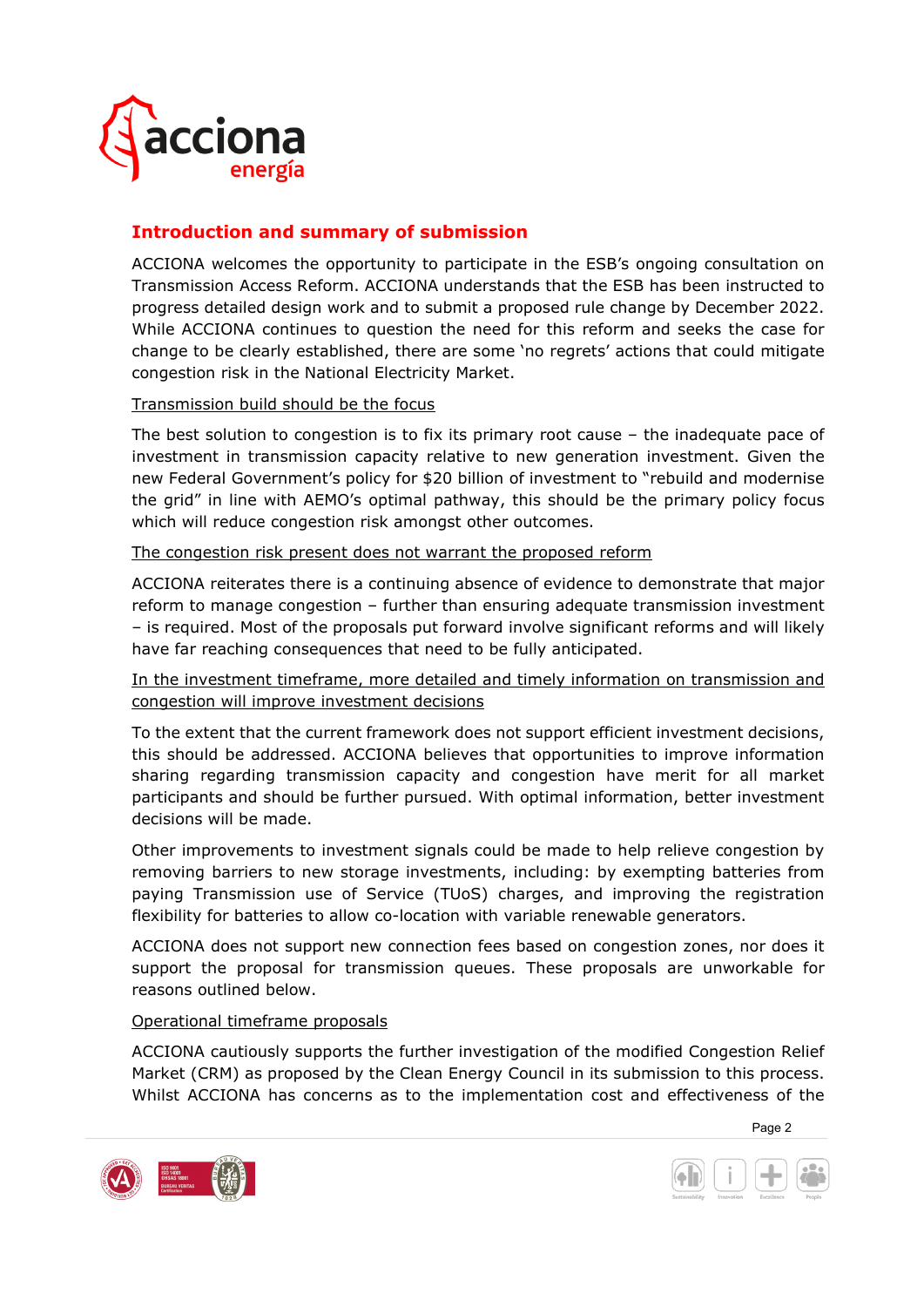

proposal, the modified CRM warrants detailed analysis. In particular, the CRM is superior to the alternative Congestion Management Mechanism (CMM) under evaluation by the ESB. It is important to note that ACCIONA does not support the ESB pursuing the CMM proposal. We outline our reasons for this below.

# **Response to the ESB objectives**

**Locational signals for investment efficiency:** The market already has signals – which are used by developers – to drive efficient locational decisions, such as Marginal Loss Factors. Additionally there is information on available network capacity through transmission providers' annual planning reports, the AEMO Integrated System Plan and generators' congestion modelling. ACCIONA disagrees that further (dis)incentives are needed to discourage generation being located in areas of congestion. However maximising access to timely and useful information on available transmission capacity and present and forecast congestion will enable generators to make more informed and efficient decisions. Investors will generally make efficient decisions, given the available information.

Past investments in congested areas, such as West Murray, have been in part due to information barriers – a misalignment in the available information regarding potential congestion compared to the timing of key decisions in projects' development stage. Investors didn't simply ignore locational signals –such are fundamental to the economic return of long-term generation investments. Rather information regarding aggregated congestion (prevailing and upcoming) was absent when required, prior to Final Investment Decisions or investing significant capital.

#### **Manage access risk:**

Enhancing the transmission access of generation projects while continuing to attract new investments in the NEM is a worthwhile objective. As a feature of the market construct generators do face a risk of curtailment. More so, over time congestion is forecast to become more frequent and a more material issue. The questions that should be addressed however are: what is the extent of congestion risk, what is the cause, and how best can surety of future transmission access be optimised?

## **Dispatch signals for operational efficiency:**

The ESB objective of dispatch signals targets more efficient dispatch outcomes by removing incentives for non-cost reflective bidding – termed by the ESB as "disorderly bidding".

ACCIONA does not support this reform objective and disagrees with the premise that bidding in the NEM is either disorderly or non-cost reflective. The ESB has not considered the myriad factors that play into generators' bidding strategies aside from their short run marginal cost (SRMC). Generators generally bid rationally to maximise profit subject to cost, contractual and technical constraints.



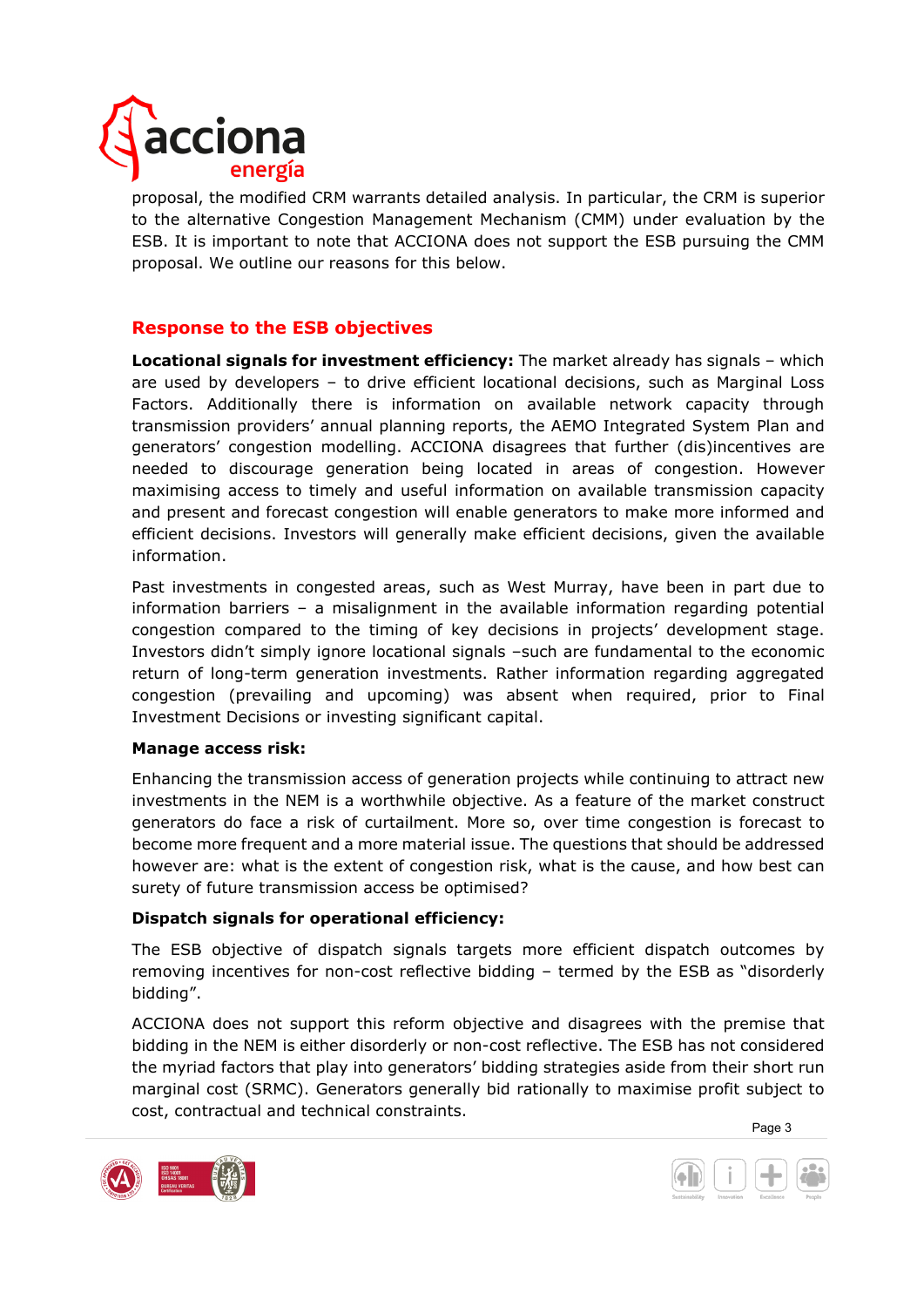

Whilst there may be some marginal room for improvement in dispatch efficiency in the NEM, ACCIONA believes that this aspect has been significantly overstated in the ESB evaluations of the market.

## **Providing the right signals for alleviating congestion:**

ACCIONA agrees that technologies that can help relieve congestion – such as storage and demand side responses – should be incentivised to locate and operate in the most efficient manner. However there needs to be a recognition of the economic drivers and objectives of such facilities. For instance, storage will naturally seek to discharge when market revenue opportunities are high, this is integral to its business case, and it may be contractually required to do so. Incentives should be designed to maintain flexibility to participants to manage their market offers according to the various opportunities, costs, and constraints they face.

## **Investment timeframe proposals**

ACCIONA supports more transmission information availability

ACCIONA supports the provision of more information on transmission capacity and congestion to improve the efficiency of investments through optimal location decisions. The proposal for a Transmission Statement of Opportunities has strong merit. Such a report would include existing and forecast transmission capacity and congestion, with enough granularity to be useful to project developers. If regularly updated, this would also improve the timeliness of information availability. Ensuring that the AEMO connections database remains up to date would also support information sharing. Finally, AEMO could make available to developers a dynamic open access congestion model that would support developers to assess the congestion impact on their projects in a timelier manner.

The availability of timely and regularly updated transmission information will assist investors in their project development plans. The lengthy time (generally many years) taken to develop, construct and connect projects exacerbates the risk of poor locational decisions as congestion/forecast congestion may change significantly during this time.

Such information will support investors in evaluating opportunities and risks associated with projects and make efficient investment decisions based on the information available.

## The connection fees and transmission queue proposals are not fit-for-purpose and do not meet the ESB objectives

While ACCIONA supports greater sharing of information to facilitate efficient investment decisions, ACCIONA does not support the proposal for new connection fees based on congestion modelling. Modelling can be useful to evaluate the impacts of changes over time, but inaccuracies in modelling long-run congestion forecasts are inevitable. New entrants, generation profiles, policy, and other fundamental modelling assumptions such



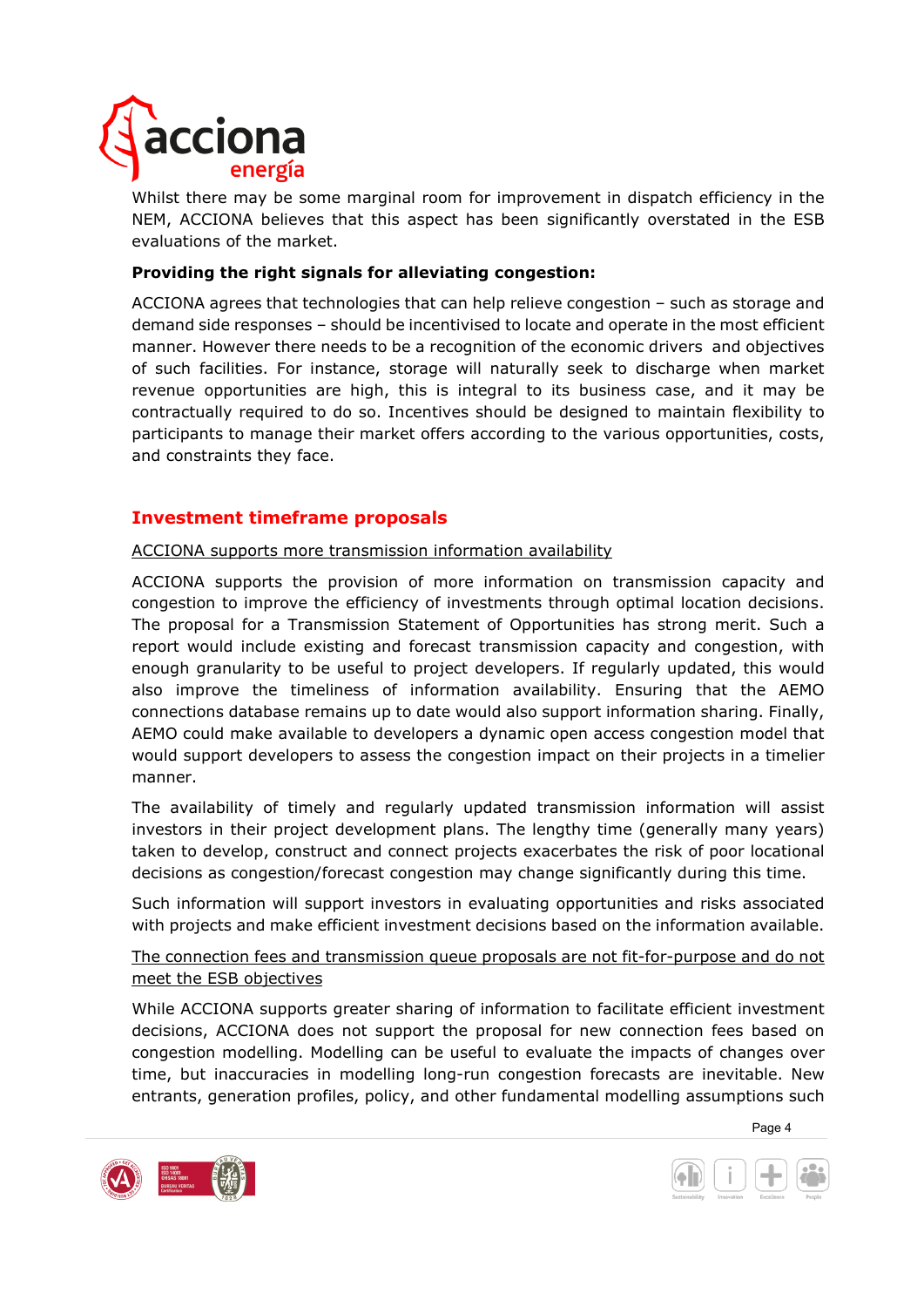

as cost assumptions will deviate from the long-run congestion modelling assumptions over time. Network issues previously unforeseen, including by AEMO, will arise. As such, while congestion modelling can be a useful input to generators investment decisions if used cautiously, an accurate valuation of the 'marginal cost of congestion' implied by a new entrant is not possible.

The ESB paper claims that only consumers bear the risk of inaccurate congestion modelling. However, ACCIONA notes that levying connection costs on generators based on a forecast marginal cost of congestion concept is fraught with risk for generation investments. Embedding these inaccuracies in fixed, lifetime connection costs imposed on generators at the time of connection leads to greater inefficiencies and inequity in the market.

Further, this proposal also risks further delays in the connection process, due to the lengthy process of modelling congestion and setting fees. The potential for these outcomes conflicts with the objectives of accurate investment signals and reducing risk.

ACCIONA does not support the transmission queue proposal. This proposal is overly complex – with EOIs and auctions for a queue position for an as-yet undefined right such as a financial right during congestion. The 'first come-first served' nature of the queue position is not efficient (as a more efficient projects may present later). This seems to be contrary to the intention of having more efficient dispatch. The EOI and auction aspect of the proposal suggests a significant level of complexity which has the potential to exacerbate cost, risk, and delays in the already risky, excessively long and costly connection process. As the use of the queue position (type of right it confers) has not yet been developed it is not possible to comment on that aspect. This proposal has no clear benefit, while likely imposing significant cost and risk on new generation.

## **Operational timeframe proposals**

ACCIONA strongly believes that the most effective response to a forecast risk of congestion is to accelerate the pace of the significant transmission build that is required under the AEMO optimal development pathway. At present congestion risk is primarily due to underinvestment in transmission and transmission capacity not keeping pace with new investment in generation and in particular the new generation that is required to support the transition in the energy supply mix in the NEM.

The operational timeframe proposals put forward by the ESB aim to address two key objectives. While ACCIONA supports the objective to incentivise technologies (such as storage and loads) that can relieve congestion, as outlined above we do not believe that 'fixing dispatch signals' requires any intervention. The two proposals put forward should be viewed through their ability to address the first objective – incentivising congestion relieving technologies to reduce congestion, and secondly to manage the risks to generators associated with this.



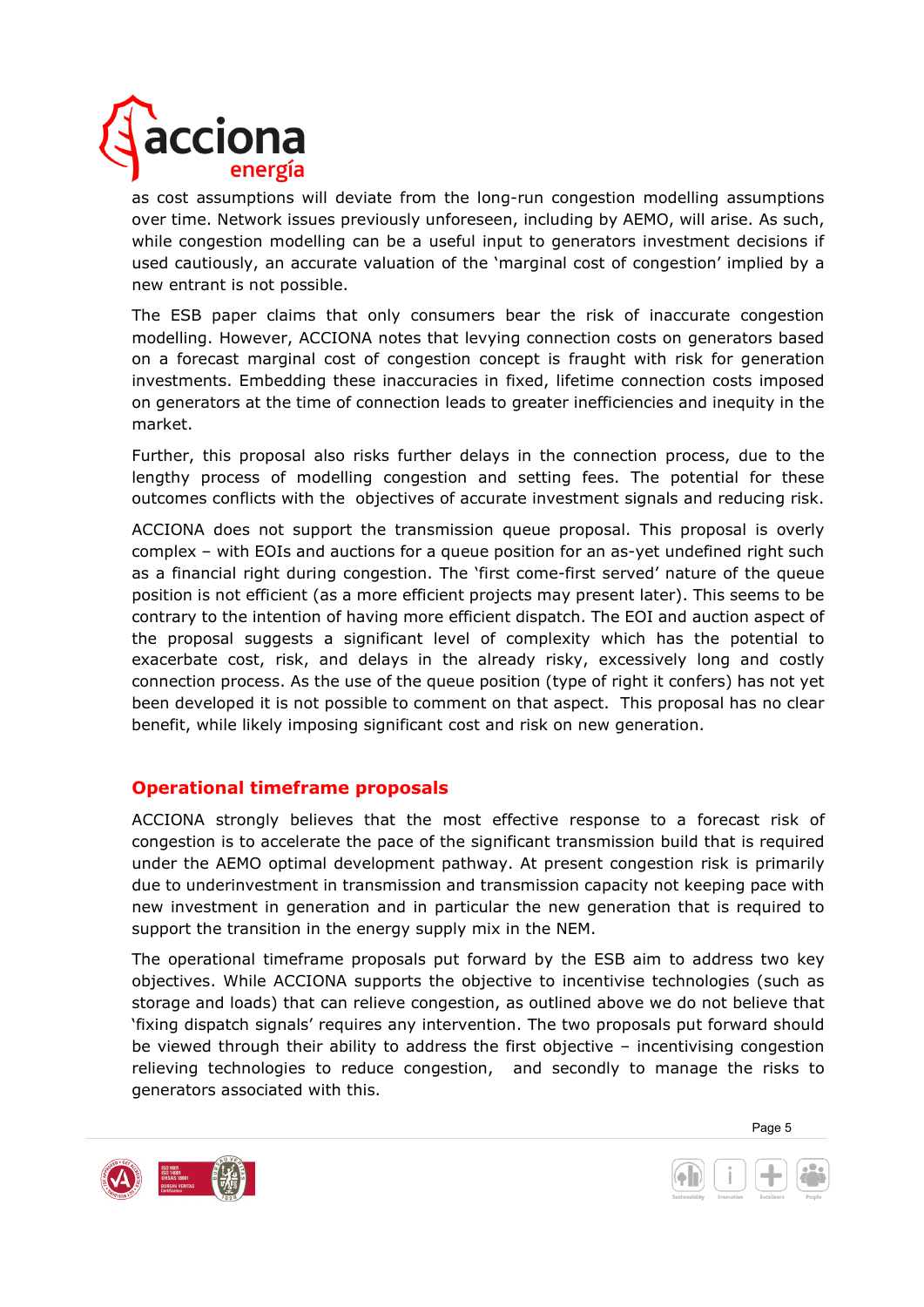

#### Several market reforms could incentivise storage uptake

At present battery storage faces several barriers to its operational and economic potential, some of which are significant. Mitigating these barriers will each help the business case for storage and thereby increase storage investment. Actions to address these barriers could include:

- exempting batteries from paying TUoS charges
- better enabling battery co-location with variable renewable generation by allowing more flexibility in registration of the generating system. For example, allowing the variable renewable generator to register as semi-scheduled, rather than requiring it to be scheduled as well as the battery, and
- enabling storage to fully monetise the value of the grid services it provides.

There are other barriers to achieving the full benefits of batteries such as the rules which require generators to ramp linearly to their dispatch target. Particularly in a five-minute market, this rule limits a battery's ability to provide cap type services and ramp up quickly to capture high prices.

#### Incentives to encourage storage and loads to relieve congestion are worth pursuing

Under the current framework there is no incentive for storage to charge or loads to respond to relieve congestion. ACCIONA supports the investigation of reforms that can address this. However, such reform must:

- demonstrate greater operational efficiency, by alleviating congestion
- a net benefit in a cost benefit analysis, and
- not increase investment risk.

#### The modified Congestion Relief Market proposal warrants further investigation

In this submission we refer to the modified CRM, as proposed by the Clean Energy Council in their submission to this consultation round.

Like the Congestion Management Model (CMM) proposal, the CRM proposes a mechanism for storage and loads to face a local/nodal price, which may incentivise congestion relieving responses from participants during times of high RRP. There are however *significant advantages* to the CMM proposal, these being:

- the CRM would be an ancillary market and participation would be optional  $-$  i.e. participants could bid the same prices into the energy market and the CRM
- participants would have control over their CRM market offers (bids) in the same way as for the energy market, enabling them to optimise these at all times according to their costs and incentives. For instance, during congestion, storage would maintain the option to charge (which depends on the capacity available) or to generate and potentially capture a high RRP. Participants would also have the flexibility to bid contracted capacity and uncontracted capacity differently, to reflect different economic incentives.



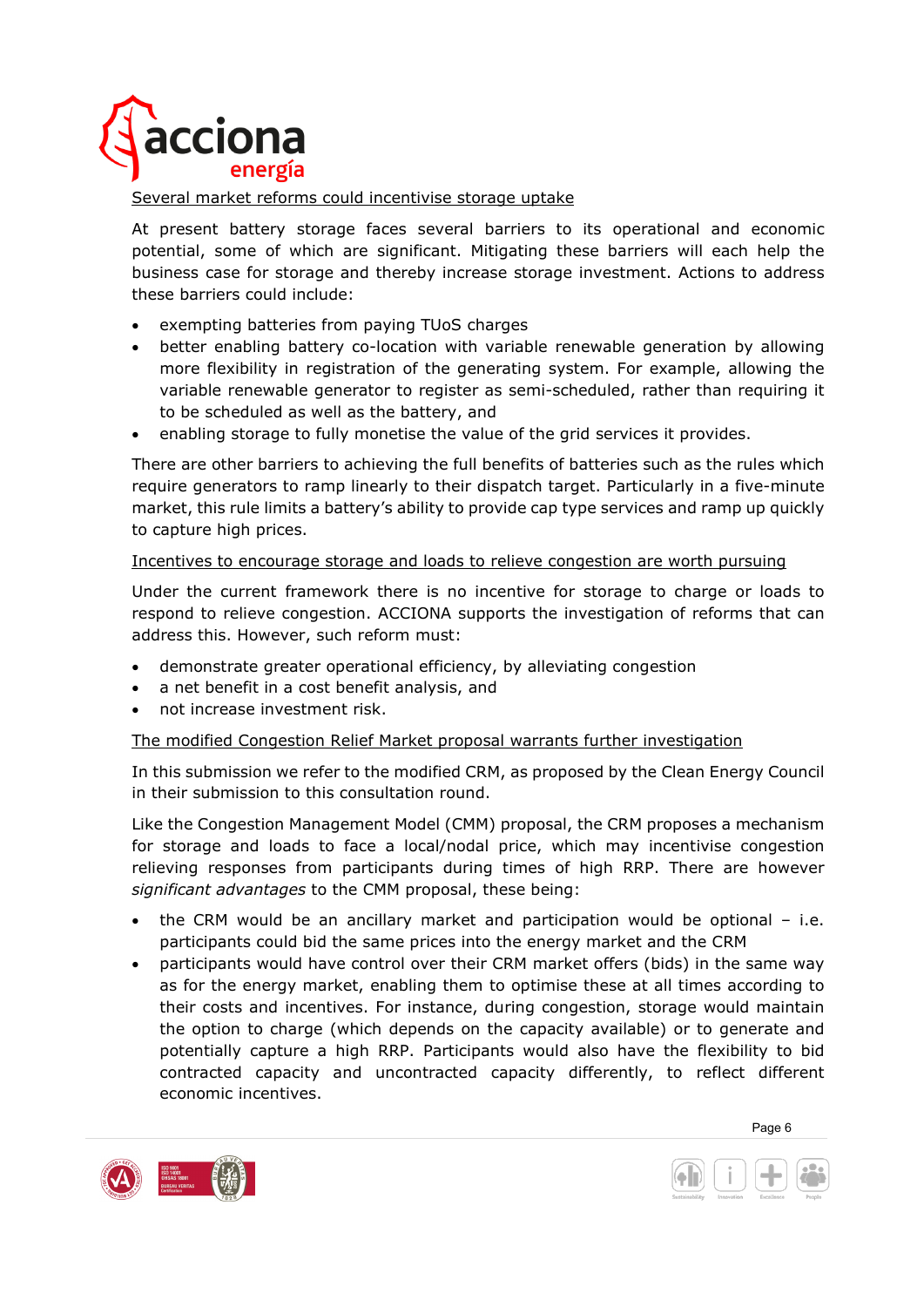

• the CRM would be co-optimised with the energy and other ancillary markets, delivering the most efficient overall dispatch (assuming bids represent costs) and within the technical constraints of the system.

The optional nature of this market, the fact that all generators, storage, and scheduled loads would retain control over their participation and market offers, is very important.

However, the development of this proposal is in its early days, and many questions remain. ACCIONA recommends the ESB carry out a detailed investigation of the modified CRM, with respect to:

- worked examples of how it will benefit storage and loads and how it will allow a more efficient dispatch during congestion
- modelling the co-optimisation process and nodal prices, and
- a cost benefit analysis, including a reasonable implementation costing.

ACCIONA's reservations regarding the CRM relate primarily to whether the value of the CRM outweighs its cost:

- How much additional value would the CRM allow storage/loads to capture?
	- $\circ$  What is the additional value of nodal prices for arbitrage (daily price spread)
	- $\circ$  Under the CRM, how much of this additional value can be captured by storage/loads, and
	- o Will this create more value for storage compared to the status quo? Storage is already often paid to charge at negative prices, or only needs pay low prices.
- Will this incentivise storage to locate in an area of congestion for the purpose of providing these services, given the uncertainty of the revenues?
- The cost could be material considering the need to design and implement a new ancillary market.

In summary, with reference to the ESB objectives the CRM has some potential to:

- **help alleviate congestion** the extent to which this is achieved will depend on the value to storage and loads, and whether it influences investment decisions re location and/or how it submits market offers in real time
- **reduce access risk** by providing participants with options to manage commitment decisions during periods of congestion.

## The CMM as currently drafted will increase risk and complexity without significantly alleviating congestion

ACCIONA does not support the CMM proposal. While the CMM may create some congestion relief through creating an incentive for – or forcing – storage to charge during congestion (like the CRM), the proposal is complex and inflexible, and overall the CMM does not satisfy the objectives set by the ESB. Its performance relating to the other ESB objectives is outlined below.